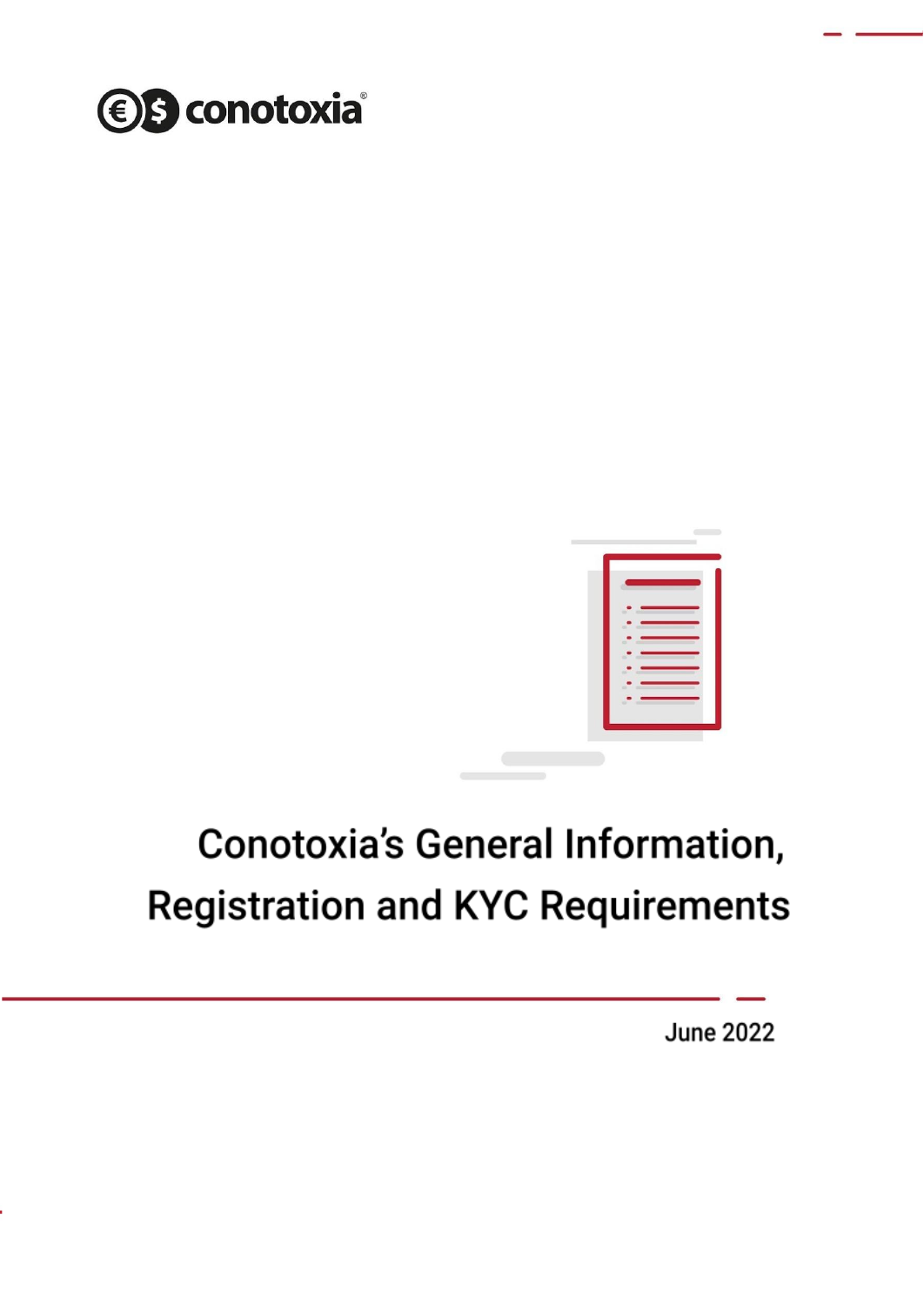## 1. General Information

#### **1.1. Name and Registered Seat**

CONOTOXIA LTD ("CONOTOXIA") is a Cyprus Investment Firm (HE351239) regulated by the Cyprus Securities and Exchange Commission, license number 336/17 which provides investment services in Poland in accordance with MIFID Directive based on the freedom to provide investment services as well as through a branch CONOTOXIA LTD branch in Poland ("Branch").

#### **1.2. Contact Details**

Headquarter: Conotoxia Ltd Chrysorroiatissis 11 3032 Limassol Phone no. +357 250 300 46 Email: support@cy.conotoxia.com

Branch: CONOTOXIA LTD branch in Poland Aleje Jerozolimskie 123A 02-017 Warszawa Phone no. 0048 224639988 Email: poland@cy.conotoxia.com

#### **1.3. License**

CONOTOXIA provides its services on the basis of a license granted by the Cyprus Securities and Exchange Commission (CySEC), number 336/17.

CONOTOXIA operates in Poland on the basis of the freedom to provide investment services and through a branch on the basis of a notification of the intention to provide investment services to the Polish Financial Supervision Authority (KNF).

#### **1.4. Supervision**

CONOTOXIA is supervised by the Cyprus Securities and Exchange Commission (CySEC) and with regard to services offered through a Branch CONOTOXIA is also supervised by the Polish Financial Supervision Authority (KNF) under the conditions provided for in relevant legislation.

#### **1.5. Scope of Services**

CONOTOXIA provides the following investment services:

Investment Services:

Reception and Transmission of client orders in relation to one or more financial Instruments.

Execution of Orders on Behalf of Clients. Dealing on Own Account.

Ancillary Services:

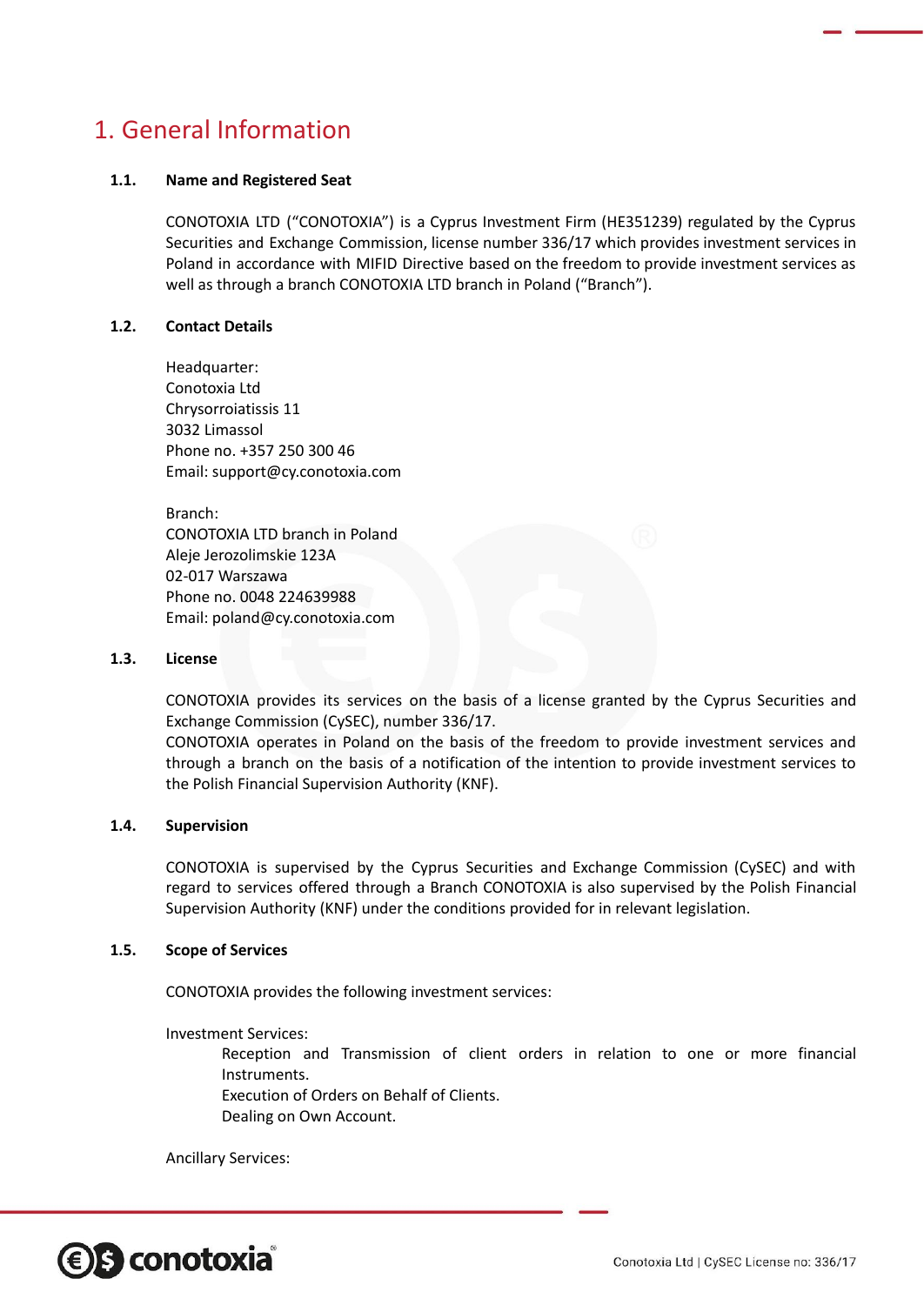Safekeeping and administration of Financial Instruments for the account of Clients, including custodianship and related services such as cash/collateral management.

Foreign exchange services where these services are connected to the provision of investment services.

- Investment Research and financial analysis or other forms. of general recommendation relating to transactions in financial instruments.
- Granting credits or loans to one or more financial instruments, where the firm granting the credit or loan is involved in the transaction.

Financial Instruments

Transferable securities.

Money-market instruments.

Units in collective investment undertakings.

Options, futures, swaps, forward rate agreements and any other derivative contracts relating to securities, currencies, interest rates or yields, or other derivatives instruments, financial indices or financial measures which may be settled physically or in cash.

Options, futures, swaps, forward rate agreements and any other derivative contracts relating to commodities that must be settled in cash or may be settled in cash at the option of one of the parties (otherwise than by reason of a default or other termination event).

Options, futures, swaps, and any other derivative contract relating to commodities that can be physically settled provided that they are traded on a regulated market or/and an MTF.

Options, futures, swaps, forwards and any other derivative contracts relating to commodities, that can be physically settled not otherwise mentioned in point 6 of Part III and not being for commercial purposes, which have the characteristics of other derivative financial instruments, having regard to whether, inter alia, they are cleared and settled through recognised clearing houses or are subject to regular margin calls.

Derivative instruments for the transfer of credit risk.

Financial contracts for differences.

Options, futures, swaps, forward rate agreements and any other derivative contracts relating to climatic variables, freight rates, emission allowances or inflation rates or other official economic statistics that must be settled in cash or may be settled in cash at the option of one of the parties (otherwise than by reason of a default or other termination event), as well as any other derivative contract relating to assets, rights, obligations, indices and measures not otherwise mentioned in this Part, which have the characteristics of other derivative financial instruments, having regard to whether, inter alia, they are traded on a regulated market or an MTF, are cleared and settled through recognised clearing houses or are subject to regular margin calls.

Detailed information about the services provided by CONOTOXIA can be found in the following documents:

Terms and Conditions, Risk Disclosure, Best Execution Policy, Client Categorization Policy, Leverage Policy, Conflict of Interest Policy, Other documents available on the website.

#### **Reports concerning the provided investment services**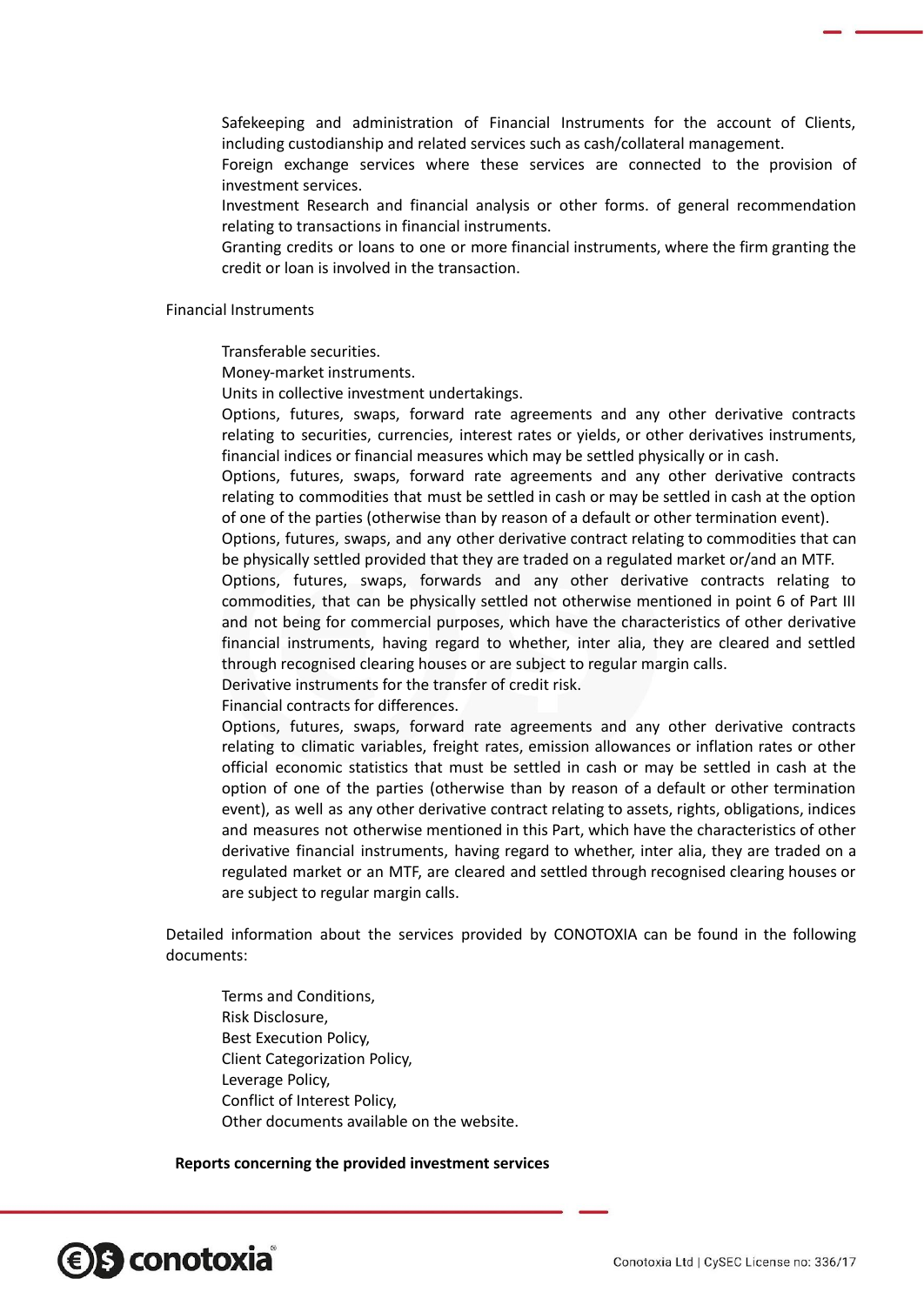Detailed rules concerning sending reports to the Client are described in the Terms and Conditions available on the website.

#### **1.6. Website, languages and means of communication**

The languages of communication, preparation of documents and provision of information are Polish and English.

The website of CONOTOXIA is: [https://forex.conotoxia.com,](https://forex.conotoxia.com) <https://invet.conotoxia.com> and <https://forex.cinkciarz.pl>, <https://invest.cinkciarz.pl>

Clients may communicate with CONOTOXIA via:

a) traditional mail (address as above), b) email address (above), c) telephone (phone no. above), d) chat

#### **1.7. Method of placing orders**

Client may place the orders electronically using the electronic access to the Client's brokerage account and in situations described in Terms and Conditions also by telephone.

Fees and commissions

CONOTOXIA charges commission and fees in accordance with Terms and Conditions. Detailed commission and fee rates are available on CONOTOXIA's website and may be changed from time to time in accordance with the Terms and Conditions.

#### **1.8. Protection of assets**

The protection of Clients' funds kept in CONOTOXIA is our priority. We hold client funds in reputable banks domiciled in the European Union.

CONOTOXIA is legally obliged to keep client assets in bank accounts separate from CONOTOXIA's own funds.

Detailed information on CONOTOXIA's participation in the compensation scheme is given on the website under About Us – Legal and Security – Documents and Announcements

#### **1.9. Conflict of Interest**

In certain situations, a conflict of interest may arise between CONOTOXIA and the Client. The law obliges CONOTOXIA to take measures to minimize conflicts of interest. Detailed information on CONOTOXIA's basic rules of conduct is available in the Conflict of Interest Policy on the website under About Us – Legal and Security – Documents and Announcements

#### **1.10. Basic rules of handling complaints**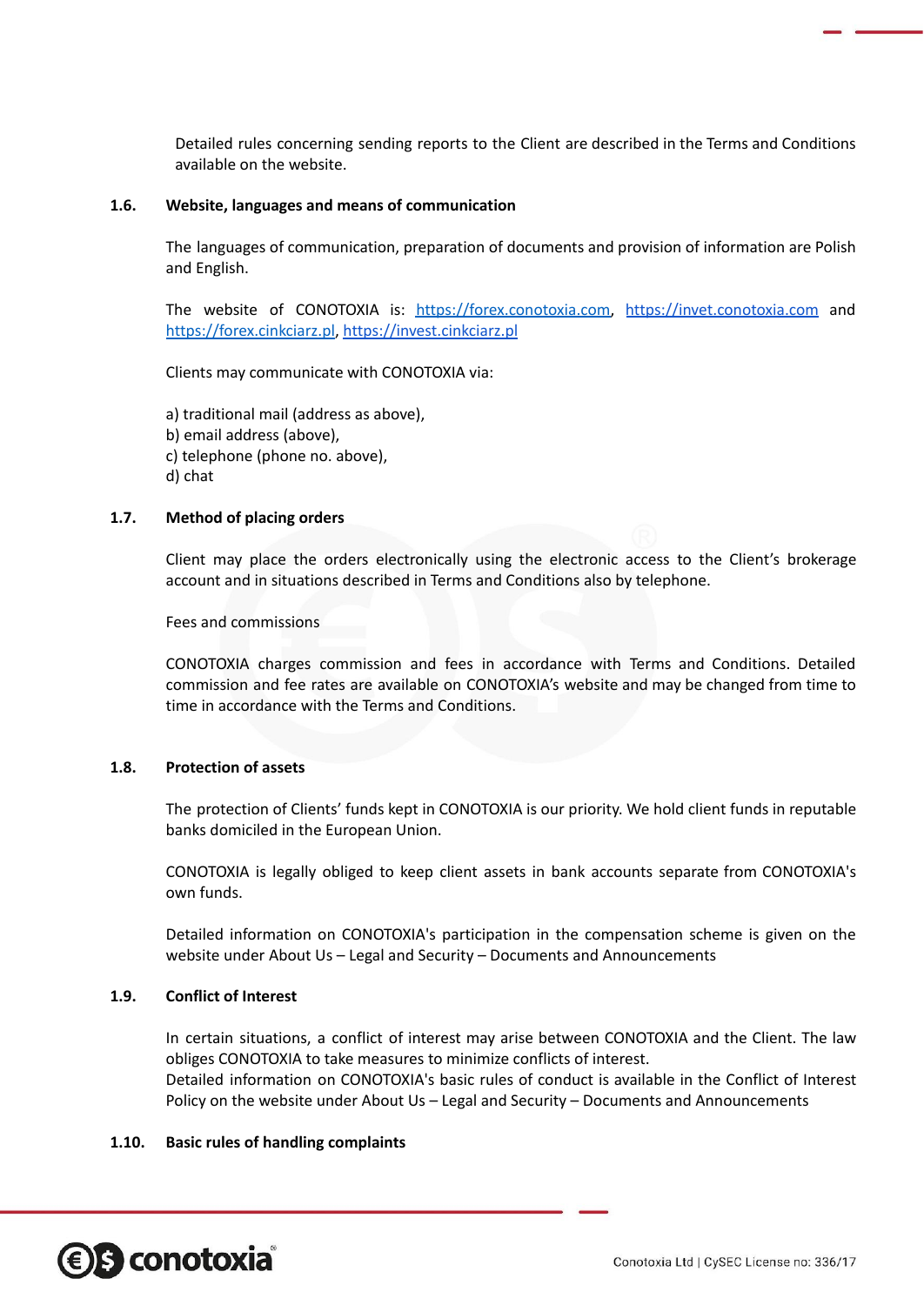A Client has the right to submit a complaint to CONOTOXIA regarding the services provided by CONOTOXIA. In addition, CONOTOXIA is obliged (pursuant to separate provisions of law) to use extrajudicial means of disputes resolution with consumers.

Extrajudicial disputes resolution is carried out before the appropriate Financial Ombudsman.

The detailed rules for handling complaints may be found in the policy available on the website under About Us – Legal and Security – Documents and Announcements

#### **1.11. Duration, termination and withdrawal from the Agreement**

The Agreement is concluded for an indefinite period of time. The Client may terminate the Agreement upon notice on the terms set out in the Terms and Conditions. CONOTOXIA shall not charge any contractual penalties for termination of the Agreement by the Client. The Client is not entitled to withdraw from the Agreement in accordance with Article 10 (1) of the Law Regulating Distance Trade in Financial Services to Customers..

#### **1.12. Governing law and jurisdiction**

The governing law of this Agreement and jurisdiction of courts are set out in the Terms and Conditions.

### 2. Registration

Conotoxia Ltd. as a broker licensed when onboarding clients, is required to gather adequate information to ensure that based on the information provided the Company is able to make the adequate assessment of the clients' suitability in relation to the products and services the Company offers.

The first part of the registration process consists of the provision of the basic information:

Personal details Address Additional personal information

Once the above information is provided, the Client will be able to request an opening of either Live or Demo account. In case you choose to proceed with opening a Live account, points 3 – 6 are applicable.

## 3. Target Market

According to the ESMA Guidelines on MiFID II Product Governance Requirements, the Company is obliged to identify and assess the target market group to which its products and services can be marketed. For this purpose, the Company has designed a short questionnaire called "Are we Compatible" to ensure that its products and services are suitable to its clients and fulfil clients needs and expectations.

The questionnaire consists of various questions from the following groups:

Knowledge and experience Financial situation with a focus on the ability to bear losses Risk tolerance Clients' Objectives and Needs (expected investment horizon)

## s conotoxia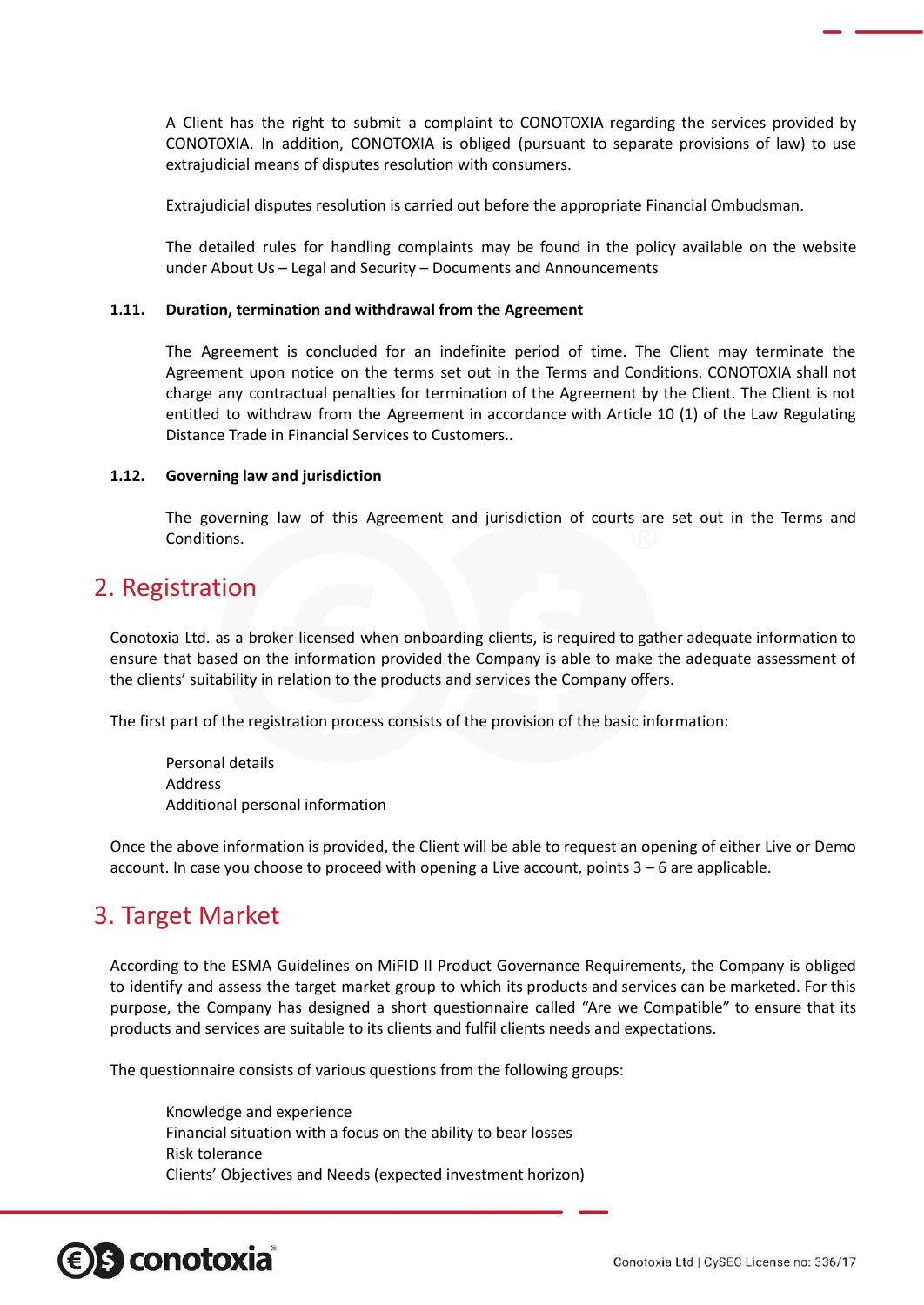By providing us with the above information, the Client will allow us to perform the assessment according to which he/she will be classified into one of the following groups:

Positive Target Market – if Client falls under this category, he/she moves automatically to the next step of the registration

Negative Target Market Approved (Grey Area) – we need to double check few things that it is why Client is stopped for manual verification of our officer or

Negative Target Market Rejected – it looks like our products do not match the Client's risk profile that is why he/she will not be able to complete the registration process and our representative will contact him/her.

## 4. Economic Profile

After Client is classified into either a Positive Target Market or Negative Target Market Approved, he/she will be able to proceed to the next step of the registration where we will ask a bit more and sensitive information regarding his/her:

Financial situation Employment and Education Trading Information

Please note that we are obliged to ask for the above information according to the relevant Regulation, however we ensure that any information provided by the Client is confidential and secured as per the GDPR Regulation.

## 5. Appropriateness Assessment (MiFID form)

Once the Client provides us with the information required in the point 3 above, he/she will proceed to the MiFID Questionnaire, where we will ask the following information:

Trading Experience, and Knowledge

We would like to point out that provision of the above information is crucial for us to assess Client's level of knowledge and relevant experience in relation to the products and services we offer, necessary to be fully aware of the risk involved in trading on complex instruments.

Once the Client completes the above questionnaire, he/she will be informed about the results either he/she passes or fails the appropriateness assessment, and about the risk which is involved in case the Client chooses to proceed with opening an account despite the fact he/she failed the assessment. In case the Client chooses to proceed with the account opening, we offer to our clients, free access to our Educational section where he/she can find tools allowing them to gain more knowledge about investing in CFDs products.

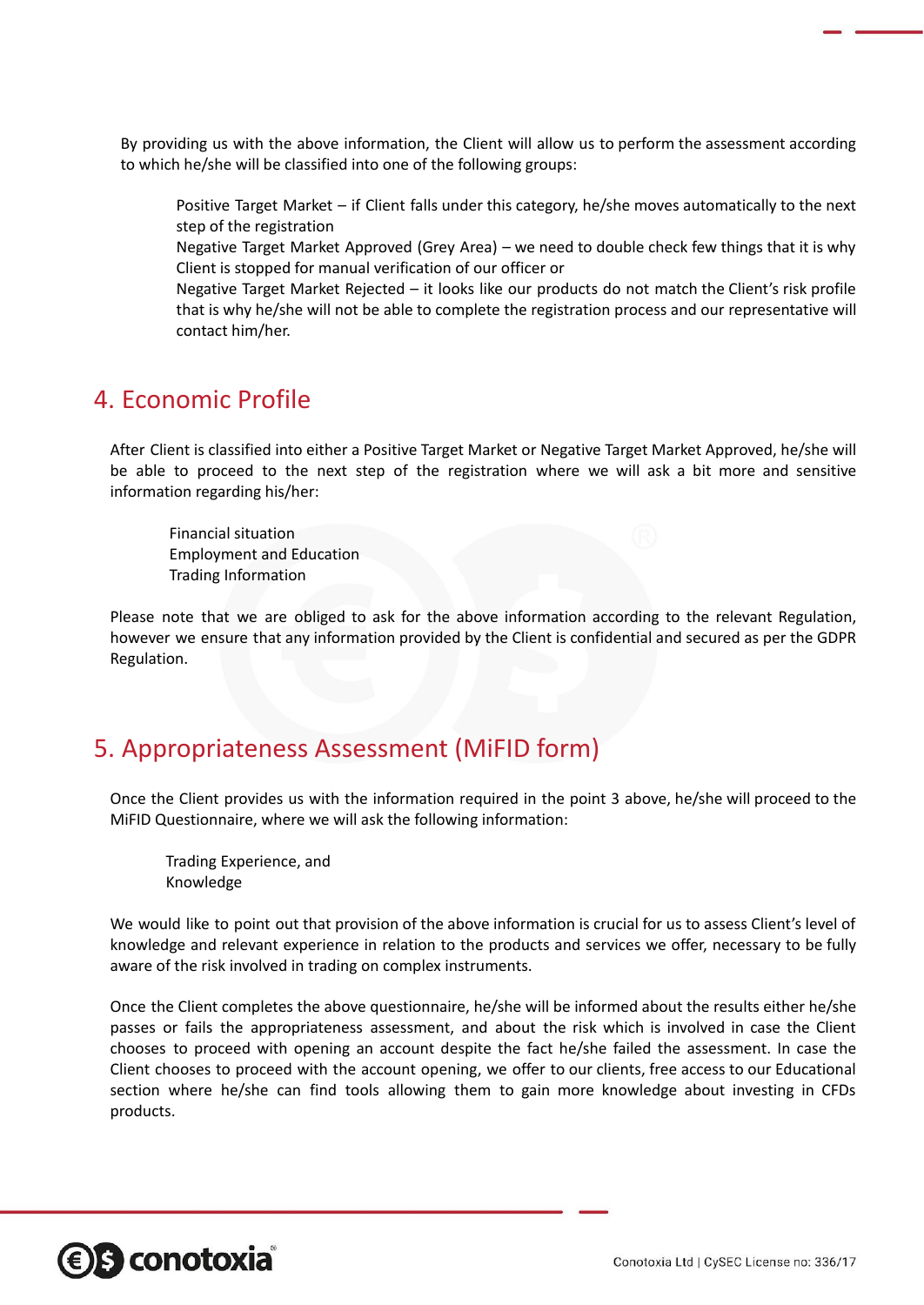The Client should keep in mind that in case any material change occurs in relation to the information he/she has provided us during the onboarding process, we urge him/her to let us know so we may update his/her profile and keep all information up-to-date.

## 6. KYC Requirements

The last step of our onboarding process is the provision of the Client's documents to enable us to perform the documents' verification. This step allows us to complete the onboarding process and gives the Client an ability to start the investments.

The following documents can help us to verify Client's identity and residential address:

#### Proof of Identity

A coloured copy of a valid passport\* or other forms of an official photo identification document issued by a government or local authorities (identity card). It should be added that the document must contain Client's full name, an issue and/or expiry date, place and date of birth, Client's signature and photo.

This should be given special attention:

- all four corners of the document must be visible
- no information should be covered or edited
- in case of a passport; the photo page is required
- in case of a photo-card ID both sides must be fully visible.

*\*passport is requested for clients residing outside of the Republic of Cyprus and Poland*

#### Proof of Residence

A recent utility bill (electricity, gas, water, landline phone, Internet, TV), bank account or credit card statement or Local Authority Tax Bill, dated within the last 6 months, confirming the Client's registered address. We do not accept mobile phone bills, screenshots or any proof of address that only provides a P.O.Box.

Tax Identification Number

Once our AML department verifies the Client's documents (client should keep in mind that we may ask for some additional documents) and approves his/her request to open a live account, the Client will be provided with an email confirmation together with the information about his/her client categorization as per the article 45(1) of the MiFID II Delegated Regulation.